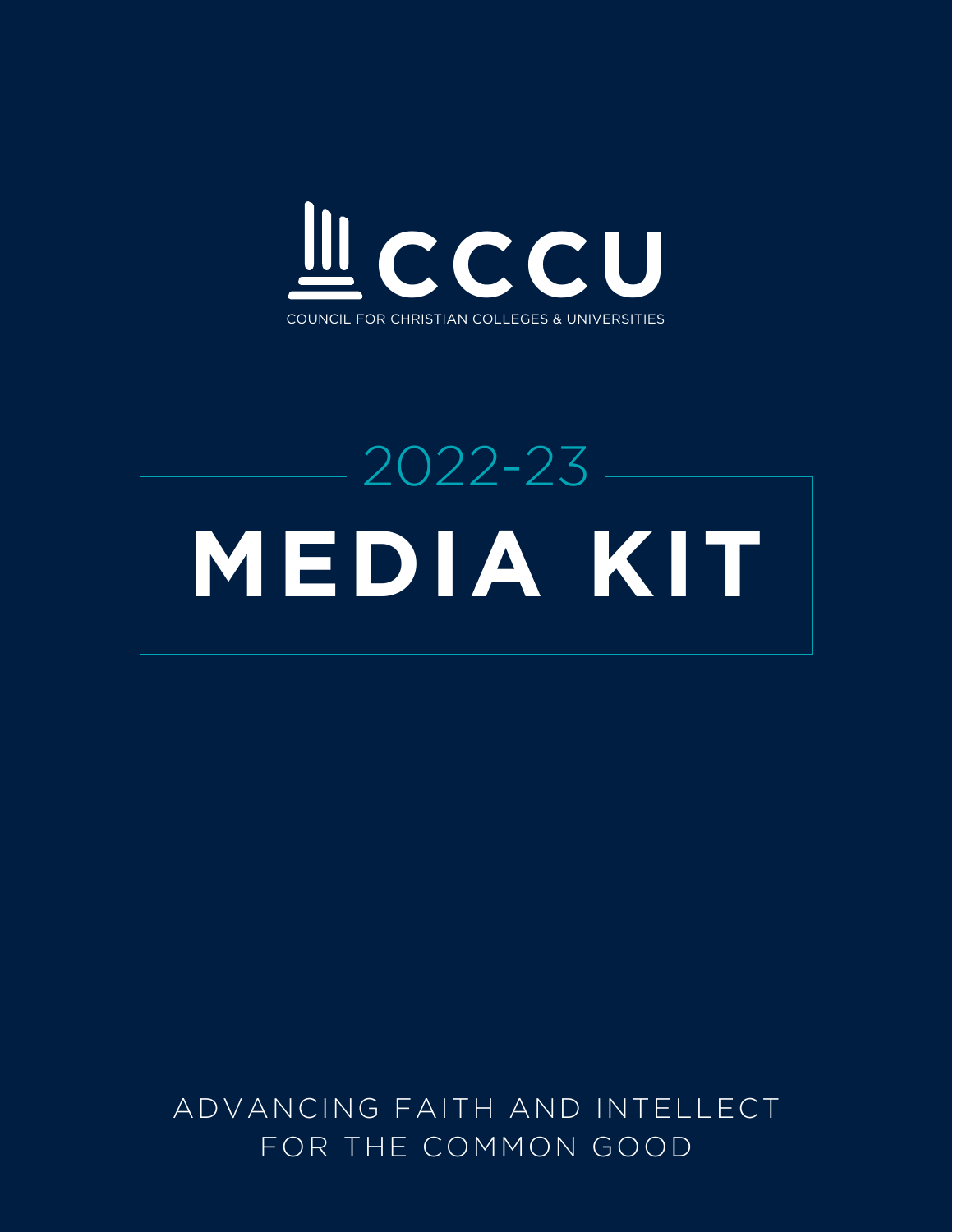**THE COUNCIL FOR CHRISTIAN COLLEGES & UNIVERSITIES** is a higher education association of more than 185 Christian institutions around the world. With campuses across the globe, including more than 150 in the U.S. and Canada and more than 30 from an additional 20 countries, CCCU institutions are accredited, comprehensive colleges and universities whose missions are Christ-centered and rooted in the historic Christian faith. Most also have curricula rooted in the arts and sciences. The CCCU's mission is to advance the cause of Christ-centered higher education and to help our institutions transform lives by faithfully relating scholarship and service to biblical truth.



520,000+ **Students enrolled globally annually**



## **Advance Magazine Advertising Opportunities**

Feature your advertisement in our magazine and reach nearly 5,000 decision makers on our campuses.

Advance is the magazine of the CCCU, published in the fall and spring of each year, complete with interesting feature stories, timely updates regarding higher education and faith-based institutions, and information to help CCCU institutions remain current and competitive in an everchanging marketplace.

Readers of *Advance* are decision makers on campus. They are active in leadership within the campus structure and within their peer groups among other institutions. With a circulation of nearly 5,000, Advance presents a unique way for your organization to connect with these campus leaders and tell them about the services you can provide for their institution. Administrators and campus leaders frequently ask the CCCU for information regarding key product and service vendors who provide services in the following categories:

ADVANCE STRONGEST TOGETHER

- College and university graduate programs
- Publishers and book distributors
- Facility management services
- Communications and marketing companies
- Financial institutions and consultants
- Telecommunications and technology providers
- Building and furniture supply companies
- Executive search firms
- Printers and suppliers of office equipment
- Film and media production companies
- Food service providers
- Retirement and annuity providers
- Enrollment services organizations
- Insurance agencies
- Law firms
- Management consultants
- Travel agencies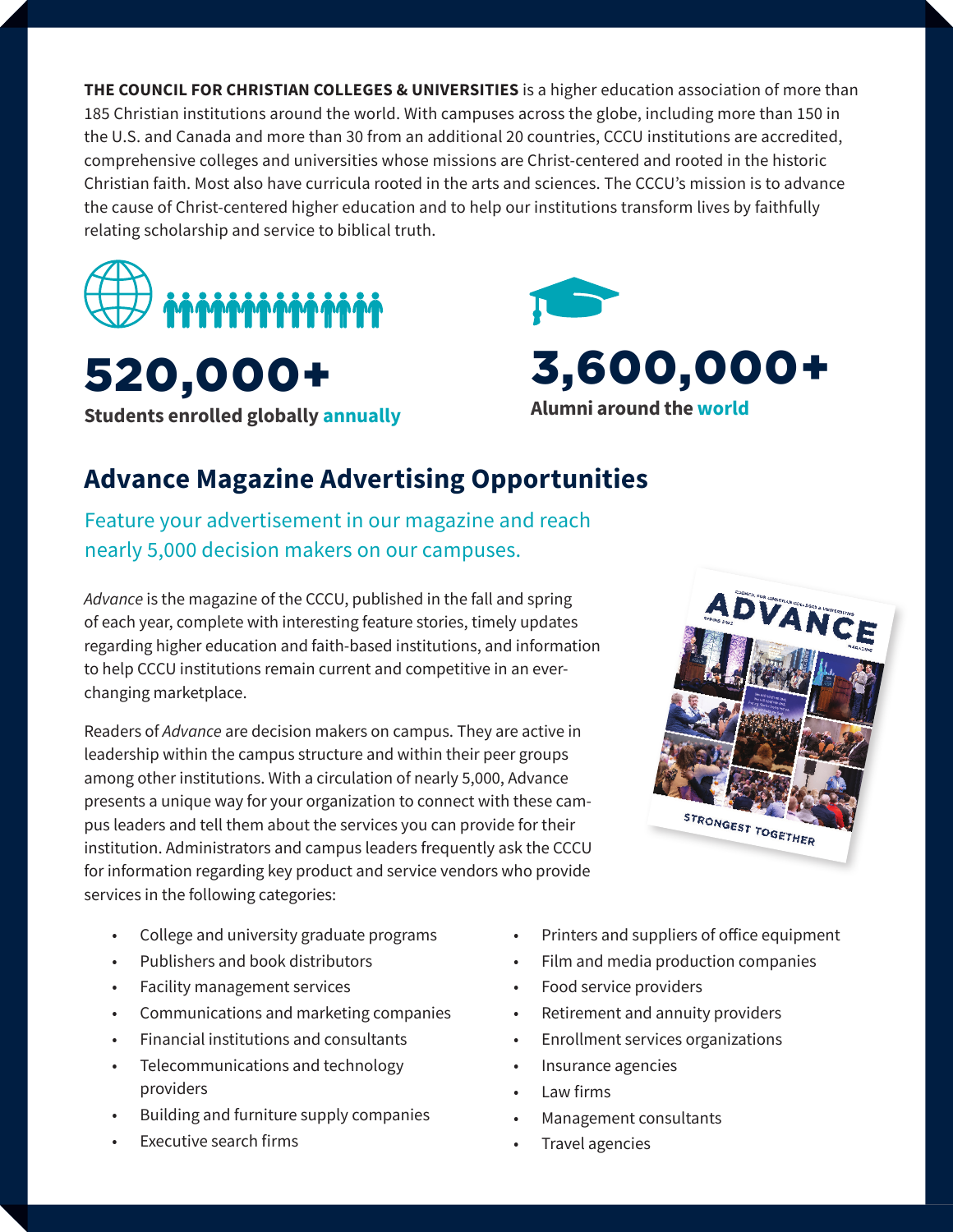#### **2022-23 Issues**

| <b>MAGAZINE ADVERTISING</b>                                                                                                                        | <b>EMAIL ADVERTISING</b> |              | <b>WEBSITE ADVERTISING</b> |
|----------------------------------------------------------------------------------------------------------------------------------------------------|--------------------------|--------------|----------------------------|
| Quarter-page vertical advertisement<br>(within magazine)<br>Specifications: 3.7317"w x 5"h                                                         | \$925                    | \$800 each   |                            |
| 1/3-page vertical advertisement<br>(within magazine)<br>Specifications: 2.26"w x 9.875"h                                                           | \$1,025                  | \$875 each   |                            |
| Half-page horizontal advertisement<br>(within magazine)<br>Specifications: 7.75"w x 5"h                                                            | \$1,650                  | \$1,400 each |                            |
| 2/3-page vertical advertisement<br>(within magazine)<br>Specifications: 4.6"w x 9.875"h                                                            | \$1,825                  | \$1,550 each |                            |
| Bleed Ad Specifications   Bleed: 8.75"w x 11.25"h Trim Size: 8.5"w x 11"h Live Area: 8"w x 10.5"h<br>Non-Bleed Ad Specifications: 7.75"w x 10.25"h |                          |              |                            |
| Full-page advertisement (within magazine)                                                                                                          | \$3,000                  | \$2,750 each |                            |
| Full-page advertisement (inside back cover)                                                                                                        | \$4,000                  | \$3,500 each |                            |
| Full-page advertisement (inside front cover)                                                                                                       | \$5,000                  | \$4,400 each |                            |
| <b>Ad Specifications</b>                                                                                                                           | 1x                       | 2x           |                            |
|                                                                                                                                                    |                          |              |                            |

advertising@cccu.org

sponsorship@cccu.org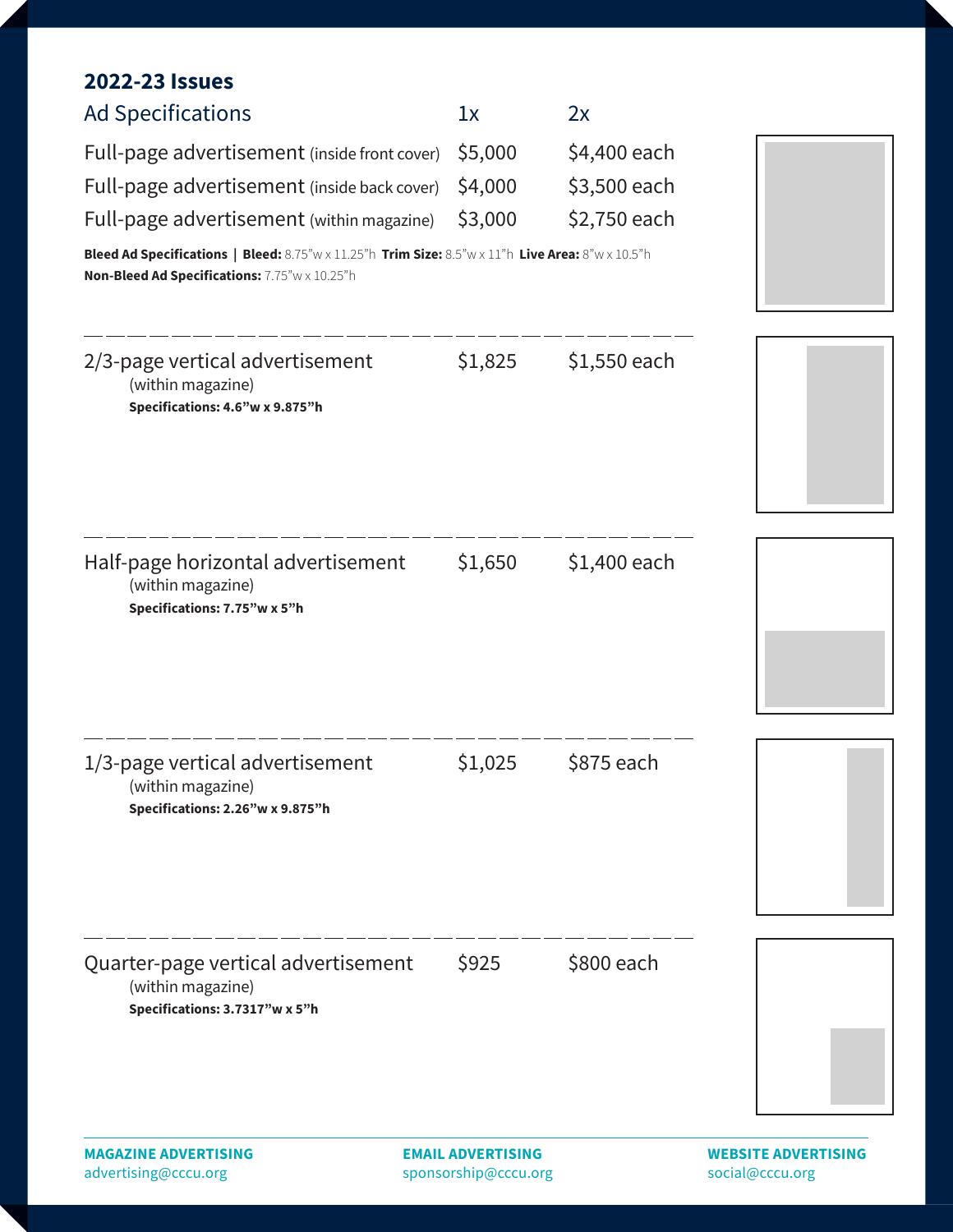# **Email Newsletter Advertising Opportunities**

#### Include your advertisement in our CCCU email newsletters and deliver your message directly to the inboxes of key campus leaders and influencers.

**eAdvance** is a monthly email newsletter sent to nearly 9,000 subscribers. eAdvance provides general updates and news from the CCCU, including advocacy updates, professional development opportunities, new research, upcoming events, and other news important to Christian higher education. There are three ad positions in each email.

**From Capitol Hill** is a monthly email newsletter sent to 1,300 highly engaged senior campus leaders interested in public policy updates. This targeted list focuses on campus leaders in communications, advancement, enrollment, legal and public policy, academic affairs, student development, and financial aid. There are three ad positions in each email.



## Email Advertising Sizes & Rates

|               |   | <b>WIDTH</b> | <b>DEPTH</b> | <b>RATE</b> |
|---------------|---|--------------|--------------|-------------|
| <b>Header</b> | А | 564px        | 70px         | \$600       |
| <b>Inline</b> | в | 564px        | 70px         | \$450       |
| <b>Footer</b> |   | 564px        | 70px         | \$200       |

#### **SPECIAL** *ADVANCE* **MAGAZINE ADVERTISER RATES**

| ANNUAL PRINT SPENDING | % OFF STANDARD eADVANCE RATE |
|-----------------------|------------------------------|
| Up to \$5,000         | $15\%$                       |
| More than \$5,000     | $25\%$                       |

## Details & Specifications

- The image must be sent as a static .jpg or .png.
- Maximum file size is 40KB.
- Specify the exact URL to which the ad should link.
- Each advertiser can run an ad for no more than 3 consecutive months and no more than 6 total months in a 12-month time period.

## **Deadlines**

eAdvance is sent the fourth week of every month, and From Capitol Hill is sent the second week of every month. The ad deadlines are the first of the month during which you wish your ad to be included. Send ads as attachments via e-mail to **sponsorship@cccu.org**.

**MAGAZINE ADVERTISING** advertising@cccu.org

**EMAIL ADVERTISING** sponsorship@cccu.org **WEBSITE ADVERTISING**  social@cccu.org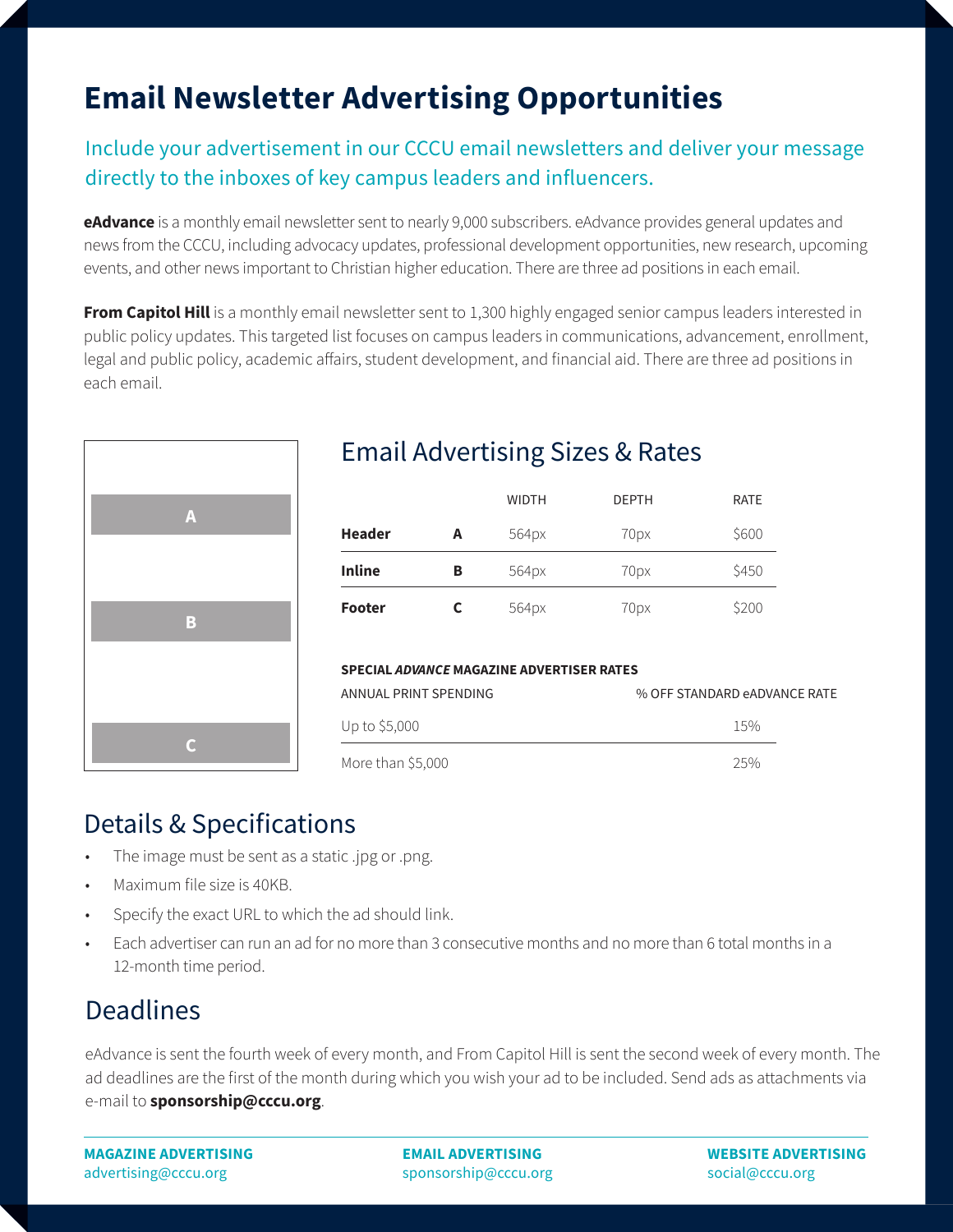# **Sponsored Email Blasts**

#### Sponsored email blasts are an excellent way to target a specific peer group with your message.

## How it Works

You provide the CCCU with your content (text, logos, artwork, speaker bio, speaker photo, URL link and/or any registration link needed). The CCCU assembles a draft email blast and sends back to you for your approval. Once finalized, the email blast is scheduled for sending to the selected peer group(s).

#### Peer Groups

- Chief Academic Officers/Provosts
- Chief Enrollment Officers/Admissions Officers
- Campus Ministry Directors/Spiritual Life Directors
- Student Development Officers/Student Affairs/ Student Life Administrators
- Chief Advancement Officers/Development Officers
- Chief Financial Officers/Business Officers
- HR Directors
- Chief Communications/PR/Marketing Officers
- Alumni Directors
- Graduate Program Counselors
- Chief Technology Officers/Information Officers
- Financial Aid Administrators
- Diversity Officers

*Please note that CCCU campus presidents are not an available contact group for sponsored email blasts.*

#### Rates

**\$1,200** per peer group for each email

## Details & Specifications

- Artwork (such as banner, bio photos, etc.) should be no larger than 564px by 70px due to the limitations/ compression done by MailChimp, our distribution service.
- Depending on the topic, product or service, text length should be no more than 150 words or so for best readability.
- In general, our recommendation is to have an image and some personable text of about 150 words (max) or so in length. If advertising something like a book and just want to do a quick description of 50 or so words and an image, that works! Please note if there's just an image with text on it, no text will load for those whose emails which do not open with images right away. Something that feels more like a tailored letter is a little more likely to get more visibility (and hopefully some clicks!).
- If you would like to include items such as a logo, tagline, contact info, etc. at the end of the mailing, please provide the needed items/hi res images and URL links.

## **Deadlines**

**Sponsored email blasts are sent the 2nd and 4th Wednesdays of each month.** Content is due a minimum of five business days prior to the send date. *Please note that sponsored email blasts are not available for the months of January and February 2023.* Send content as attachments via e-mail to **sponsorship@cccu.org**.

**MAGAZINE ADVERTISING** advertising@cccu.org

**EMAIL ADVERTISING** sponsorship@cccu.org **WEBSITE ADVERTISING**  social@cccu.org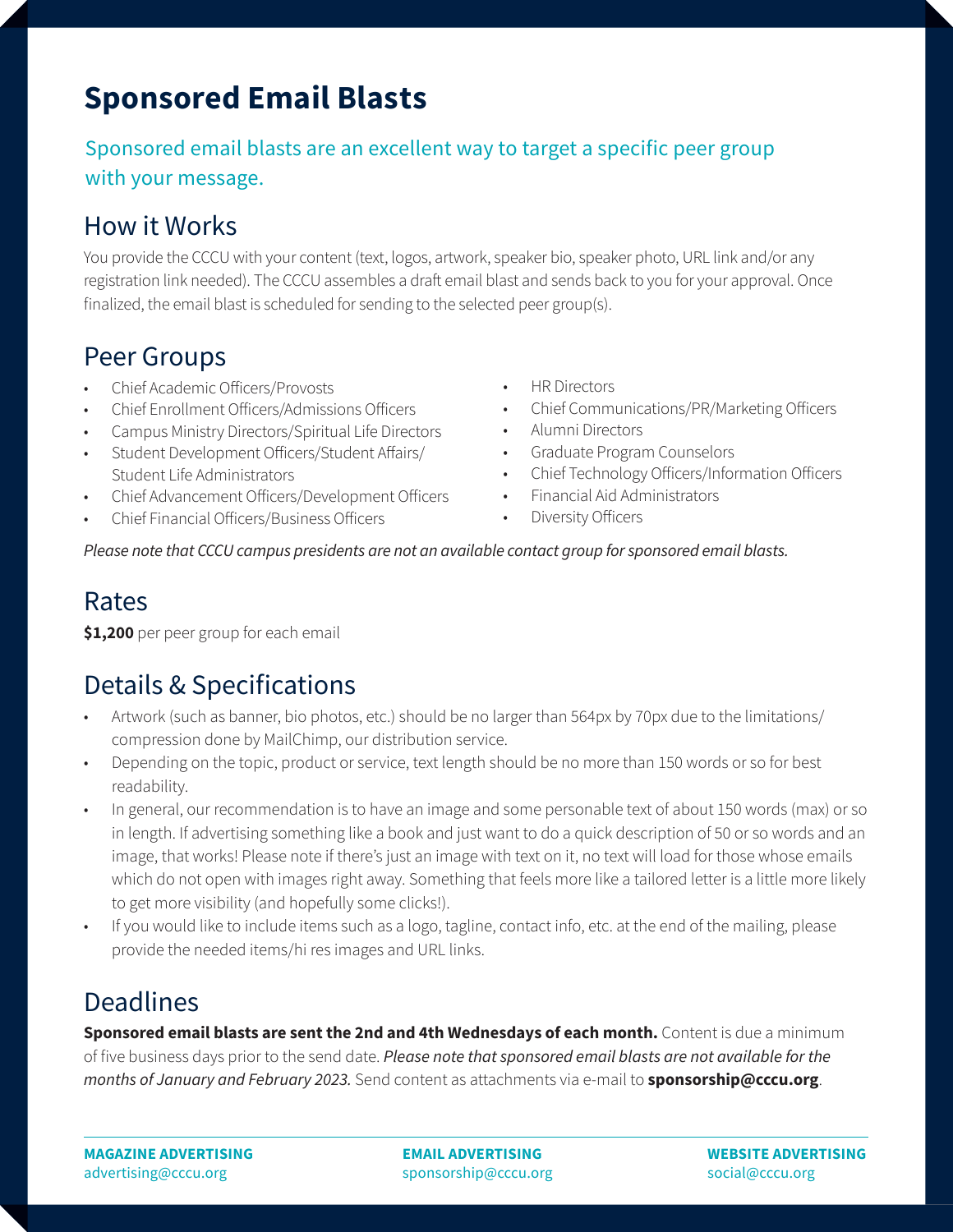# **Website Advertising Opportunities**

#### Feature your advertisement on our CCCU website, which attracts 10,000 monthly visitors and receives 44,000 page views per month.

Ads are featured on a rotating basis on over 200 individual story pages as part of the CCCU News and Magazine sections of the website. Ads may be purchased by week or month and rotate during each page load/refresh. Three ad positions are available, leaderboard, in-content, and sidebar, and each position can accommodate up to 5 ads in rotation at any given time.



#### Website Advertising Sizes & Rates

|                    |   | <b>WIDTH</b> | <b>DEPTH</b> | <b>RATE</b>       |
|--------------------|---|--------------|--------------|-------------------|
| <b>Leaderboard</b> | A | 728px        | 90px         | \$400 (per month) |
| <b>Sidebar</b>     | в | 300px        | 250px        | \$250 (per month) |
| <b>In-Content</b>  |   | 728px        | 90px         | \$85 (per week)   |

#### Details & Specifications

- The image must be sent as a static .jpg or .png.
- Maximum file size is 100KB.
- An external URL that the ad should link to must be included.
- Each advertiser may run the same ad for no more than three consecutive months within a six-month period.

## Deadlines

Website ads are live for either one week or one month. Ad deadlines are the Monday prior to the advertising start date. Send ads as attachments via e-mail to **social@cccu.org.**

## Advertising Policy

Any advertisement must be consistent with the mission of the CCCU. The CCCU reserves the right to reject or remove advertisements at any time.

**MAGAZINE ADVERTISING** advertising@cccu.org

**EMAIL ADVERTISING** sponsorship@cccu.org **WEBSITE ADVERTISING**  social@cccu.org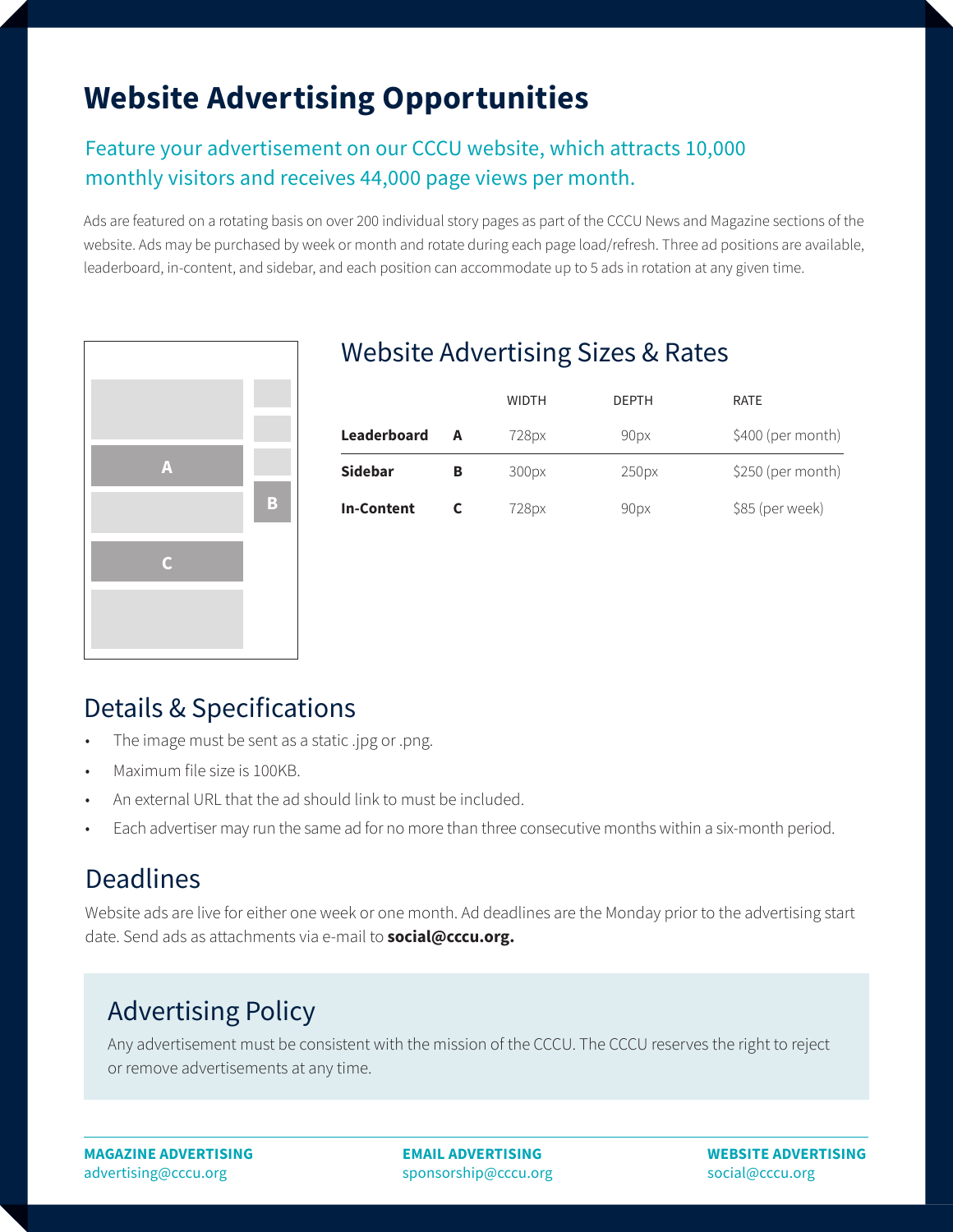# **Career Center Advertising Opportunities**

#### Get your message in front of 60,000+ employers and job seekers visiting our CCCU Career Center each month.

With thousands of early & mid-career professionals looking for their first job or next career move, placing an ad on the CCCU Career Center could be the best decision you make. Ads are featured on a rotating basis and may be purchased at a monthly rate. Ads are positioned just above the "featured jobs" category.



#### Career Center Advertising Size & Rate

| WIDTH | <b>DEPTH</b> | <b>RATF</b>       |
|-------|--------------|-------------------|
| 728px | 90px         | \$400 (per month) |

#### Details & Specifications

- **AD •** The image must be sent as a static .jpg or .png.
	- Maximum file size is 100KB.
	- An external URL that the ad should link to must be included.
	- Each advertiser may run the same ad for no more than three consecutive months within a six-month period.

#### **Deadlines**

Website ads are live for either one week or one month. Ad deadlines are the Monday prior to the advertising start date. Send ads as attachments via e-mail to **social@cccu.org.**

## Advertising Policy

Any advertisement must be consistent with the mission of the CCCU. The CCCU reserves the right to reject or remove advertisements at any time.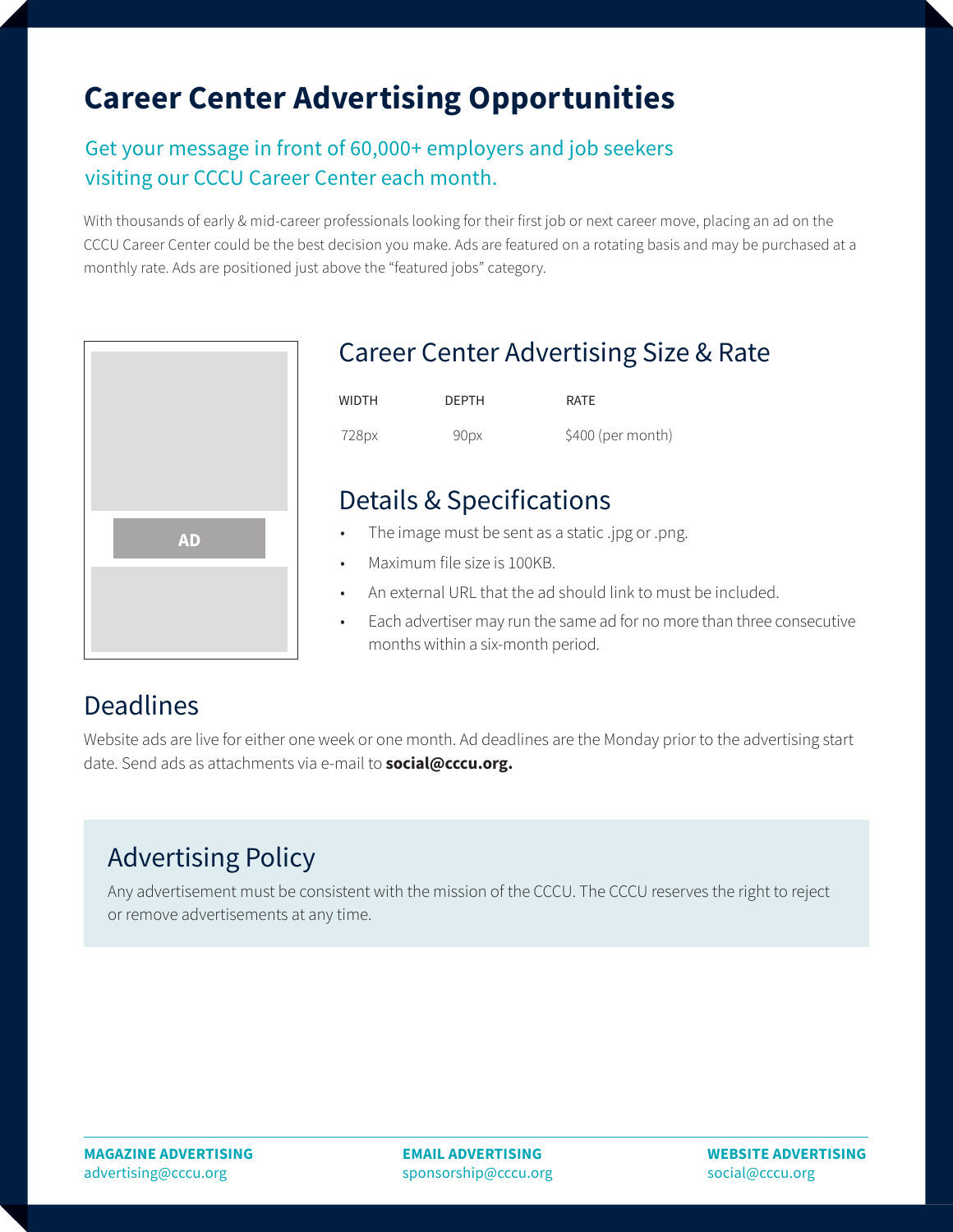## Fall 2022/Spring 2023 | *Advance* Magazine Order Form

|                       | <b>Ad Size</b>                                                                                                                                                                                                                                                                                                                                                                                                            | 1x (Fall Only)                                                       | 2x (Fall and Spring) |
|-----------------------|---------------------------------------------------------------------------------------------------------------------------------------------------------------------------------------------------------------------------------------------------------------------------------------------------------------------------------------------------------------------------------------------------------------------------|----------------------------------------------------------------------|----------------------|
|                       | Full-page advertisement (inside front cover)<br>Bleed Ad Specifications   Bleed: 8.75"w x 11.25"h Trim Size: 8.5"w x 11"h Live Area: 8"w x 10.5"h<br>Non-Bleed Ad Specifications: 7.75"w x 10.25"h                                                                                                                                                                                                                        | $\Box$ \$5,000                                                       | $\Box$ \$4,400 each  |
| u                     | Full-page advertisement (inside back cover)<br>Bleed Ad Specifications   Bleed: 8.75"w x 11.25"h Trim Size: 8.5"w x 11"h Live Area: 8"w x 10.5"h<br>Non-Bleed Ad Specifications: 7.75"w x 10.25"h                                                                                                                                                                                                                         | $\Box$ \$4,000                                                       | $\Box$ \$3,500 each  |
| ⊔                     | Full-page advertisement (within magazine)<br>Bleed Ad Specifications   Bleed: 8.75"w x 11.25"h Trim Size: 8.5"w x 11"h Live Area: 8"w x 10.5"h<br>Non-Bleed Ad Specifications: 7.75"w x 10.25"h                                                                                                                                                                                                                           | $\Box$ \$3,000                                                       | $\Box$ \$2,750 each  |
| ⊔                     | 2/3-page vertical advertisement (within magazine)<br>Specifications: 4.6"w x 9.875"h                                                                                                                                                                                                                                                                                                                                      | $\Box$ \$1,825                                                       | $\Box$ \$1,550 each  |
| ❏                     | Half-page horizontal advertisement (within magazine)<br>Specifications: 7.75"w x 5"h                                                                                                                                                                                                                                                                                                                                      | $\Box$ \$1,650                                                       | $\Box$ \$1,400 each  |
| ⊔                     | 1/3-page vertical advertisement (within magazine)<br>Specifications: 2.26"w x 9.875"h                                                                                                                                                                                                                                                                                                                                     | $\Box$ \$1,025                                                       | $\Box$ \$875 each    |
| ப                     | Quarter-page vertical advertisement (within magazine) $\Box$ \$925<br>Specifications: 3.7317"w x 5"h                                                                                                                                                                                                                                                                                                                      |                                                                      | $\Box$ \$800 each    |
| ப                     | By checking this box, I acknowledge that I must provide ad artwork that is 300 dpi at full-size. This is in order to<br>have the highest quality for printing. Artwork with a resolution of 72 dpi, 150 dpi or even 240 dpi are not acceptable.<br>I can provide my final ad as a Press-Quality Adobe PDF, Photoshop .psd, Illustrator EPS or in a packaged Adobe<br>Indesign file (including all images and fonts used). |                                                                      |                      |
|                       | Date __________________________<br>Total Amount Due                                                                                                                                                                                                                                                                                                                                                                       | \$                                                                   |                      |
|                       | Deadline for participation: Fall: August 23, 2022<br><b>Deadline for artwork: Fall: August 30, 2022</b>                                                                                                                                                                                                                                                                                                                   | <b>Spring: February 17, 2023</b><br><b>Spring: February 24, 2023</b> |                      |
|                       | $Payment: \square$ Check (to be invoiced)                                                                                                                                                                                                                                                                                                                                                                                 |                                                                      |                      |
|                       | Please make checks payable to CCCU. Full payment must be received within 30 days of receiving the invoice.                                                                                                                                                                                                                                                                                                                |                                                                      |                      |
| Organization          |                                                                                                                                                                                                                                                                                                                                                                                                                           |                                                                      |                      |
| <b>Contact Name</b>   |                                                                                                                                                                                                                                                                                                                                                                                                                           |                                                                      |                      |
| <b>Street Address</b> |                                                                                                                                                                                                                                                                                                                                                                                                                           |                                                                      |                      |
| City/ State/ Zip      |                                                                                                                                                                                                                                                                                                                                                                                                                           |                                                                      |                      |

E-mail: Web site:

Please email this form to advertising@cccu.org.

Phone **Fax**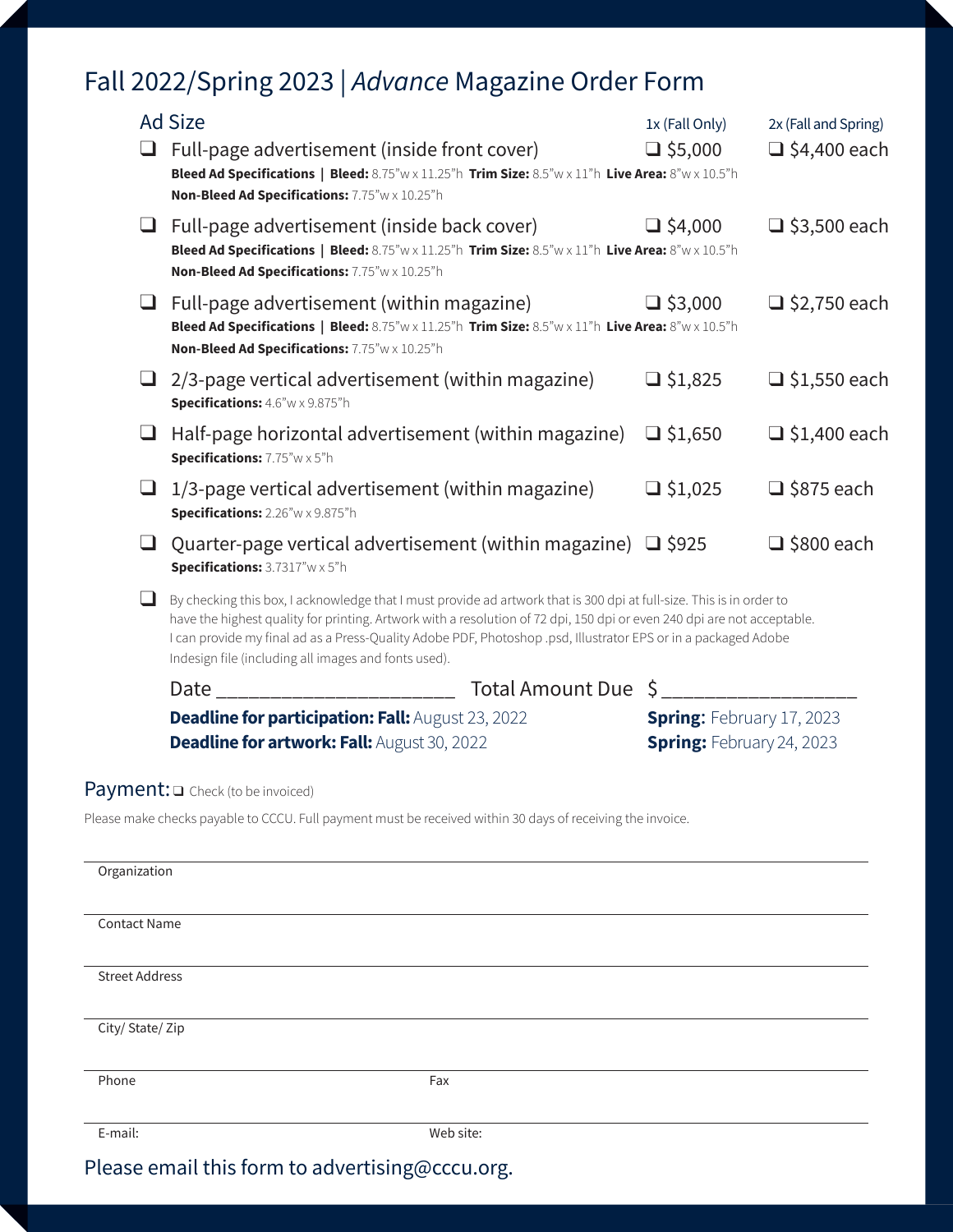## Email Advertising Order Form

#### **I would like to advertise in:**

 $\Box$  eAdvance  $\Box$  From Capitol Hill

| Ad Size<br>$\Box$ Header (\$600)                                                      | lx | 2х | Зx |
|---------------------------------------------------------------------------------------|----|----|----|
| Specifications: 564px x 70px<br>$\Box$ Inline (\$450)<br>Specifications: 564px x 70px |    |    |    |
| $\Box$ Footer (\$200)<br>Specifications: 564px x 70px                                 |    |    |    |

#### **Please list the month/months that you would like your ad to run. Ad placement is subject to availability.**

| Month 1                                | Month 2 _____________________                                                                                       | Month 3 __________________________ |
|----------------------------------------|---------------------------------------------------------------------------------------------------------------------|------------------------------------|
| Date _________________________         | Total Amount Due \$ ______________________                                                                          |                                    |
| which you wish your ad to be included. | Deadline for participation: The closing date and ad deadline is the first day of the month during                   |                                    |
| advertisement artwork.                 | Final placement of advertisements is at the sole discretion of the publisher and will be confirmed after receipt of |                                    |

#### Payment:  $\square$  Check (to be invoiced)

Please make checks payable to CCCU. Full payment must be received within 30 days of receiving the invoice.

| <b>Billing Address</b> |           | Zip Code |
|------------------------|-----------|----------|
| Organization           |           |          |
| Contact Name           |           |          |
|                        |           |          |
| Street Address         |           |          |
| City/State/Zip         |           |          |
| Phone                  | Fax       |          |
| E-mail:                | Web site: |          |

Please email this form to sponsorship@cccu.org.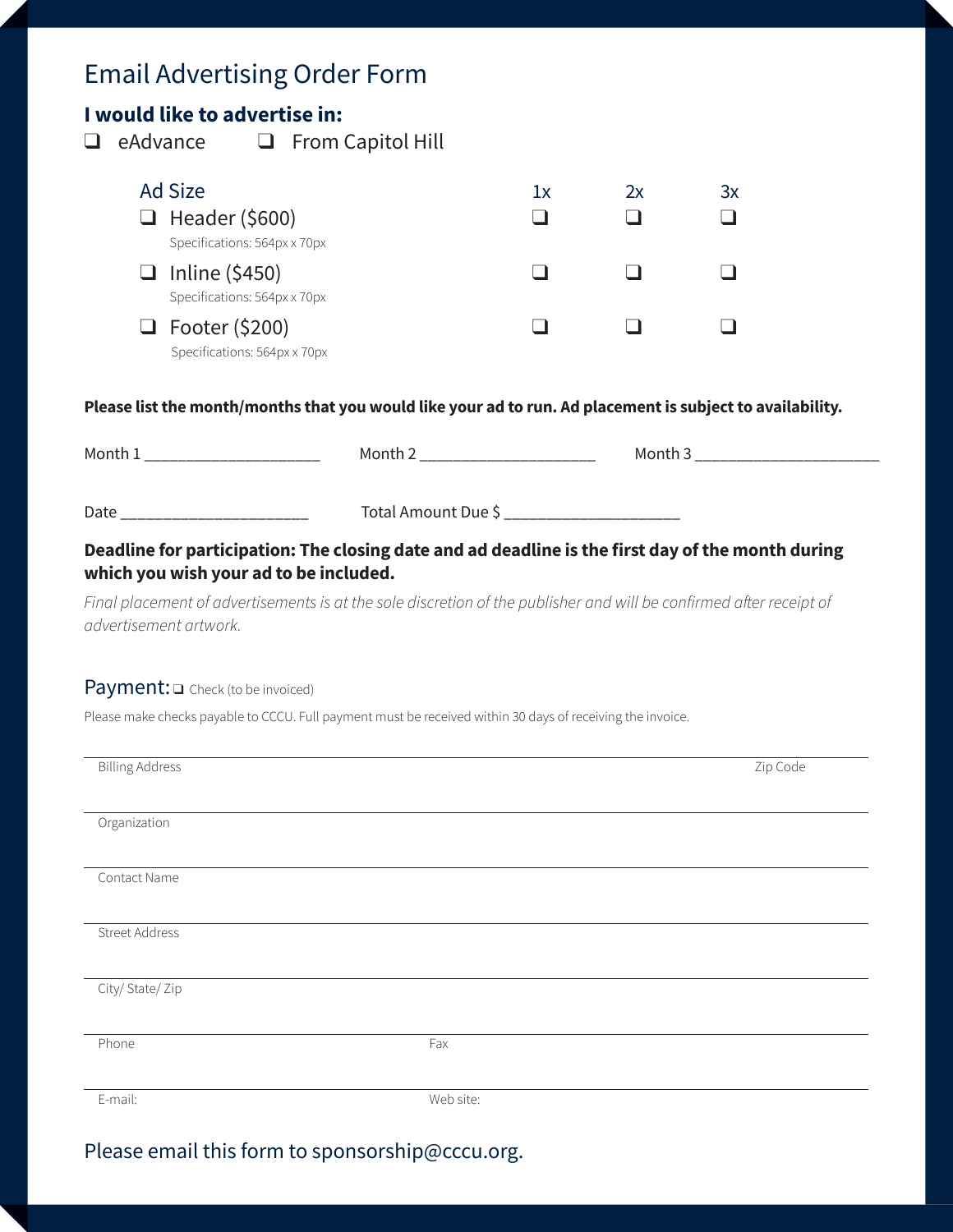## Sponsored Email Blasts

#### **Please contact sponsorship@cccu.org to arrange the month and week in which your email will be sent. Once confirmed, please enter this information below.**

| Month ______________________________                                                                       | $\Box$ 2nd Wednesday $\Box$ 4th Wednesday                                        |          |
|------------------------------------------------------------------------------------------------------------|----------------------------------------------------------------------------------|----------|
|                                                                                                            |                                                                                  |          |
| Date ____________________________                                                                          | Total Amount Due \$ __________________________                                   |          |
| Payment: O Check (to be invoiced)                                                                          |                                                                                  |          |
| Please make checks payable to CCCU. Full payment must be received within 30 days of receiving the invoice. |                                                                                  |          |
| <b>Billing Address</b>                                                                                     |                                                                                  | Zip Code |
| Organization                                                                                               |                                                                                  |          |
| Contact Name                                                                                               |                                                                                  |          |
| <b>Street Address</b>                                                                                      | ,我们也不会有什么。""我们的人,我们也不会有什么?""我们的人,我们也不会有什么?""我们的人,我们也不会有什么?""我们的人,我们也不会有什么?""我们的人 |          |
| City/ State/ Zip                                                                                           |                                                                                  |          |
| Phone                                                                                                      | Fax                                                                              |          |
| E-mail:                                                                                                    | Web site:                                                                        |          |

#### Please email this form to sponsorship@cccu.org.